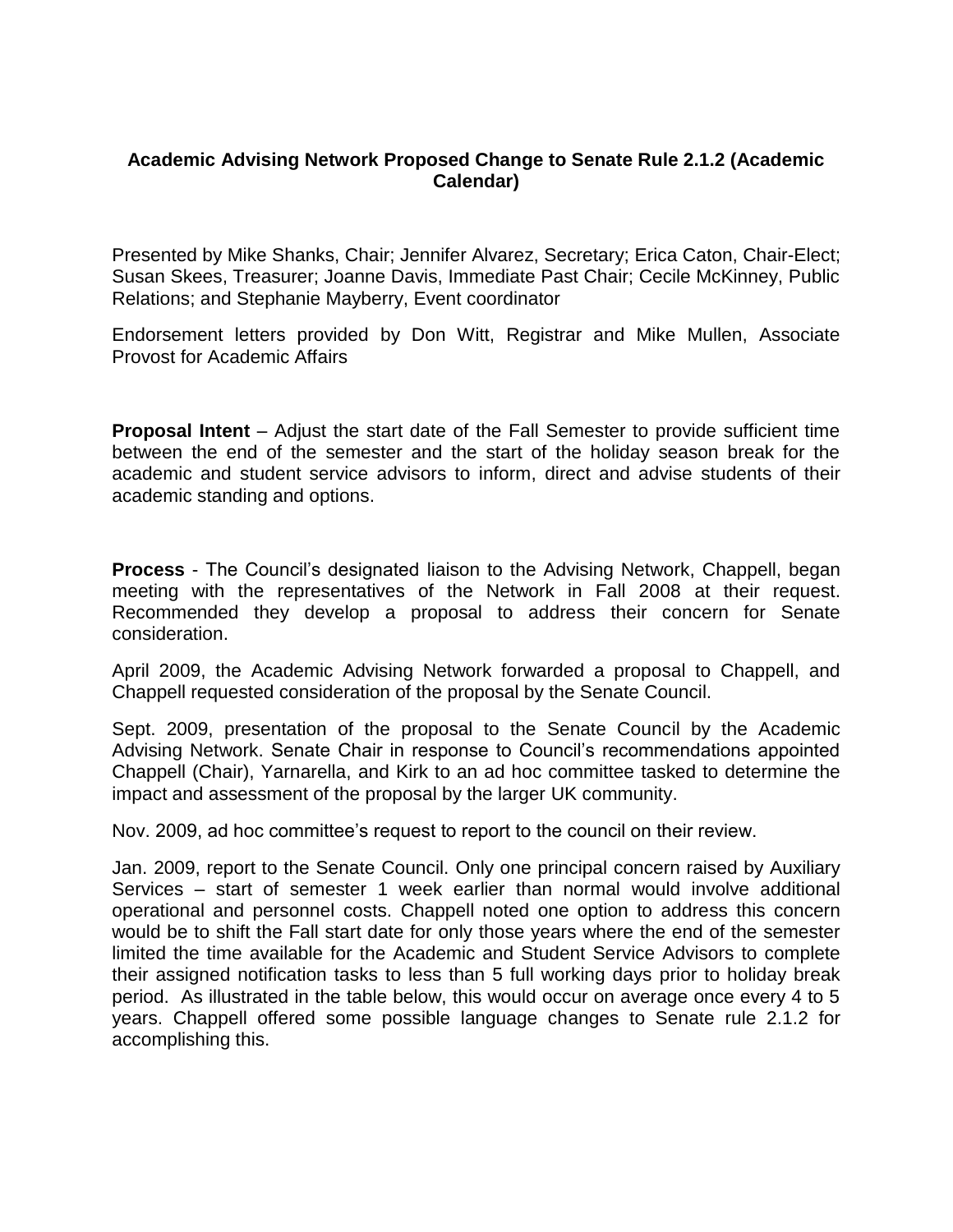| Year    | <b>Current Fall Start Date Current Fall End Date</b> |       |
|---------|------------------------------------------------------|-------|
| 2010-11 | 8/25                                                 | 12/17 |
| 2011-12 | 8/24                                                 | 12/16 |
| 2012-13 | 8/22                                                 | 12/14 |
| 2013-14 | 8/21                                                 | 12/13 |
| 2014-15 | 8/20                                                 | 12/12 |
| 2015-16 | 8/26                                                 | 12/18 |
| 2016-17 | 8/24                                                 | 12/16 |
| 2017-18 | 8/23                                                 | 12/15 |
| 2018-19 | 8/22                                                 | 12/14 |
| 2019-20 | 8/21                                                 | 12/13 |
| 2020-21 | 8/26                                                 | 12/19 |

# **Question for Council:**

Should Senate Council request the Academic and Student Advising Services to present a revised proposal for Senate consideration at their discretion and convenience? An equally important question, not necessarily to be resolved at the Feb. 1 Council meeting, should all pending and future calendar proposals be bundled for combined consideration?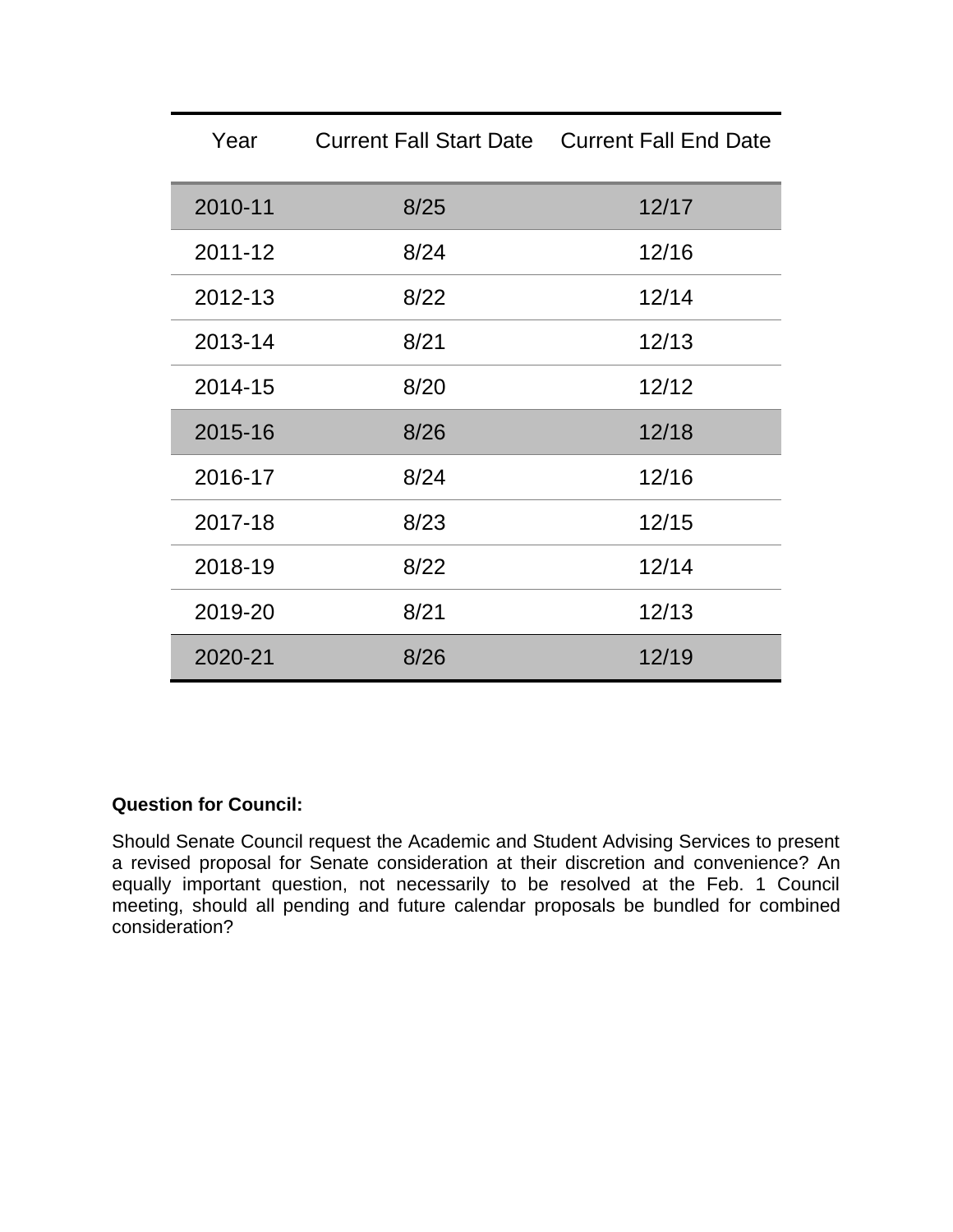## **Rationale for Advising Network's request:**

The college advising and student services staff currently have 6-7 working days between the fall and spring semesters to do the following.

1. Review academic records for students who have been placed on academic probation or suspension.

2. Notify students who have been placed on academic probation or suspension in a timely manner with information regarding what they need to do to improve their academic standing.

3. Prepare materials and programs to assist student who are on academic probation.

4. Confirm December degrees and notify students who have not completed their requirements before the beginning of the spring semester.

5. Evaluate transcripts for new students who will be attending January advising conferences.

This also affects the Registrar's Office ability to process grades, enter degree confirmations, mail transcripts and perform other tasks related to student records. These reports are used to determine who will be placed on academic probation and who will be academically suspended. The processing and release of these reports is contingent upon when a semester ends.

The Provost has "declared war on attrition" and implored all units across the UK campus to do what they can to help decrease the number of students not returning to UK. The Advising and Student Services offices play a key role in informing and supporting students to succeed at UK, and take the Provost's charge very seriously. In certain years, we simply do not have enough time from the end of Fall semester to get ourselves informed and then properly advise and administer to students in academic jeopardy. As you are aware, there has been a rise in the number of students who either are not academically prepared for college or do not have the appropriate study skills and/or time management skills to be successful, so the number of students who are on academic probation or eligible for suspension has increased substantially. Therefore, the advising and student services staff need more time to review the increasing number of student records and prepare programs to assist these students. This is in addition to preparing for all the other "opening of term" advising conferences for new and readmit students, and attending to the advising needs for all continuing students in good academic standing.